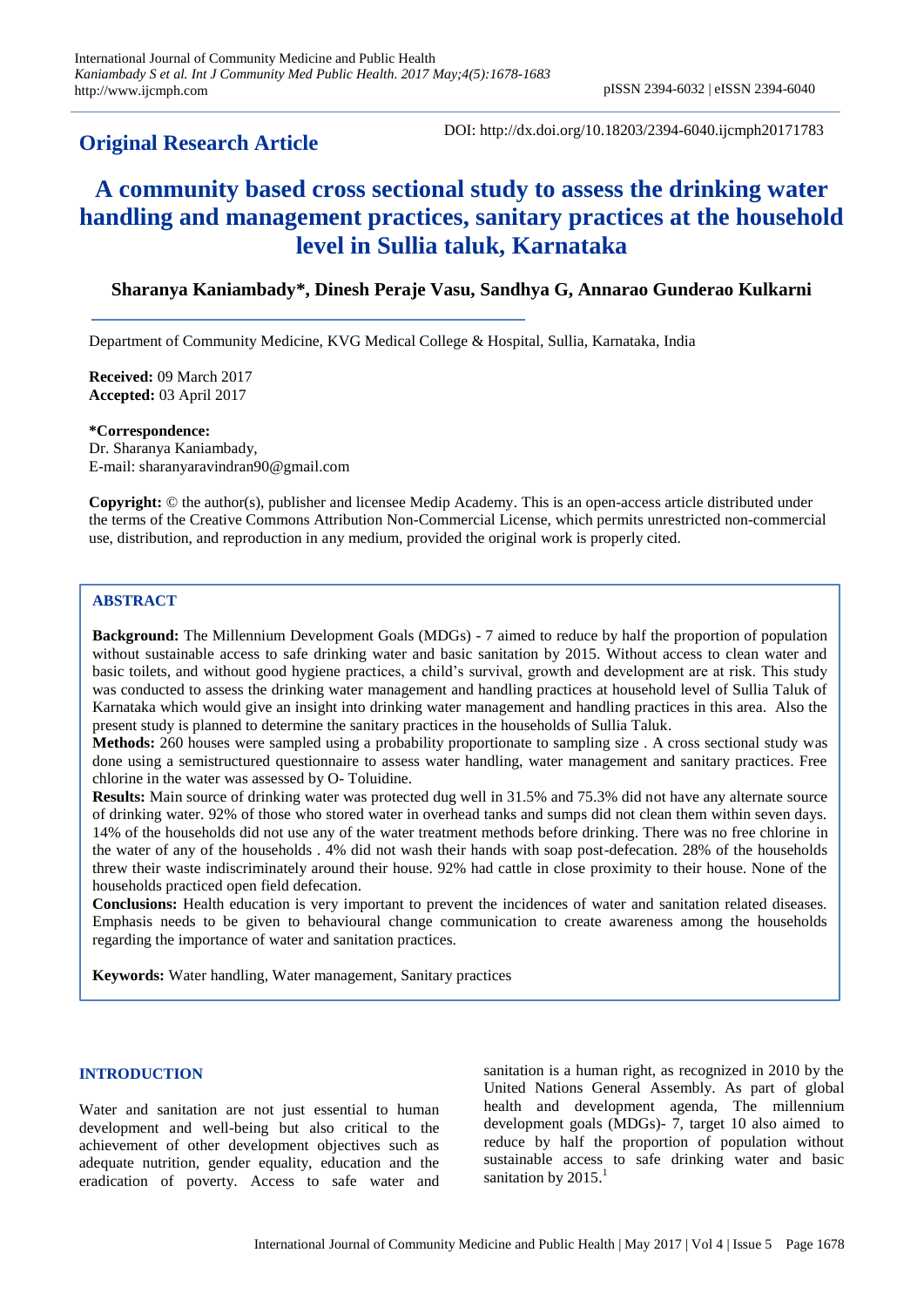Without access to clean water and basic toilets, and without good hygiene practices, a child's survival, growth and development are at risk. <sup>2</sup> Diseases related to water and sanitation are one of the major causes of death in children under five. Unsafe drinking water, inadequate availability of water for hygiene and lack of access to sanitation together contribute to about 88% of deaths from diarrheal diseases.<sup>3</sup> Under-nutrition is associated with repeated diarrhoea or intestinal worm infections as a direct result of inadequate WASH (water, sanitation and hygiene) conditions. A vicious cycle exists between diarrhoea and under-nutrition, especially for children. 2

A significant proportion of water may be contaminated at the source itself and the local geographical conditions may have a role to play in it. Hence, water treatment assumes utmost importance in order to ensure the safety of the water consumed. At the community level, it is the responsibility of the municipalities to chlorinate the water being supplied to the households and public taps. Also it is up to the individual household to ensure that the drinking water they consume is adequately safe.<sup>4</sup>

According to national family health survey-4 (NFHS-4) in Karnataka, 11.1% of rural households did not have an improved source of drinking water<sup>5</sup>. In India, 66% of the rural population practices open air defecation. Despite comprehensive programs like total sanitation campaign, Swacch Bharath Mission open defecation still remains the predominant norm and poses one of the biggest threats to the health of the people.<sup>6</sup>

Thus this study was conducted to assess the drinking water management and handling practices at household level of Sullia taluk of Karnataka which would give an insight into drinking water management and handling practices in this area. Also the present study is planned to determine the sanitary practices in the households of Sullia taluk.

#### **METHODS**

A cross sectional study was done between May 2016 and September 2016 in Sullia taluk of Dakshina Kannada district, Karnataka to assess the drinking water handling and management practices as well as sanitary practices. Approval from the institutional ethical committee was obtained before the start of the study. Initially a pilot study was conducted to assess the chlorination practices in the study area. It was found that 20% of the households used chlorination as one of the methods of disinfecting drinking water source.

Sample size was calculated using the formula 4pq/L2, considering p=20% and an allowable error of 7%. A design effect of 2 was applied to the sample size, and the final sample size was calculated to be 260.

A semi-structured questionnaire was used to collect data from the households. This questionnaire was a slight modification of the questionnaire provided by WHO "Core questions on drinking water and sanitation for household survey" to suit the local settings.<sup>7</sup>

The houses were sampled using probability proportionate to sample size. All the households were included. Houses which were locked at the time of survey and those who did not give consent were excluded from the survey.

After filling the questionnaire, the free chlorine in the drinking water of the households was determined using O-Toluidine testing method.

The final data obtained was analyzed using Microsoft Office Excel 2007 and IBM SPSS statistics 20.

#### **RESULTS**

Among the households interviewed, majority were Hindus (67.3%), followed by Muslims (80%), and Christians (1.92%). The socio-economic grading of the households in the study according to modified Kuppuswamy classification was as follows: upper lower class (48.84%), lower middle class (28.07%), upper middle class (20.38%), upper class (1.53%) and lower class (1.15%) (Table 1).

#### **Table 1: Socio-demographic characteristics of the households.**

| S no.        | <b>Characteristics</b>               | Number $(\%)$<br>$n=260$ |  |  |
|--------------|--------------------------------------|--------------------------|--|--|
| 1            | <b>Religion</b>                      |                          |  |  |
|              | Hindu                                | 175 (67.3%)              |  |  |
|              | Muslim                               | 80 (30.76%)              |  |  |
|              | Christian                            | $5(1.92\%)$              |  |  |
| $\mathbf{2}$ | Socioeconomic status                 |                          |  |  |
|              | (modified kuppuswamy classification) |                          |  |  |
|              | Class I                              | 4(1.53%)                 |  |  |
|              | Class II                             | 53 (20.38%)              |  |  |
|              | Class III                            | 73 (28.07%)              |  |  |
|              | Class IV                             | 127 (48.84%)             |  |  |
|              | Class V                              | 3(1.15%)                 |  |  |
| 3            | <b>Type of family</b>                |                          |  |  |
|              | Nuclear                              | 209 (80.38%)             |  |  |
|              | Joint                                | 21 (8.07%)               |  |  |
|              | 3 Generation                         | 30 (11.53%)              |  |  |

The main source of drinking water among the households in the study was protected dug well (31.5%), followed by panchayath water (20.3%), bore well (17.3%). 75.3% of the households did not have any alternate source of drinking water, of which majority belonged to Upper lower class of socio economic status (Table 2).

About 62.3% of the households surveyed, used buckets/drums to store water. Other methods of storage were overhead tanks (35%) and sumps (2.69%). 91.83% of those households who store water in sumps and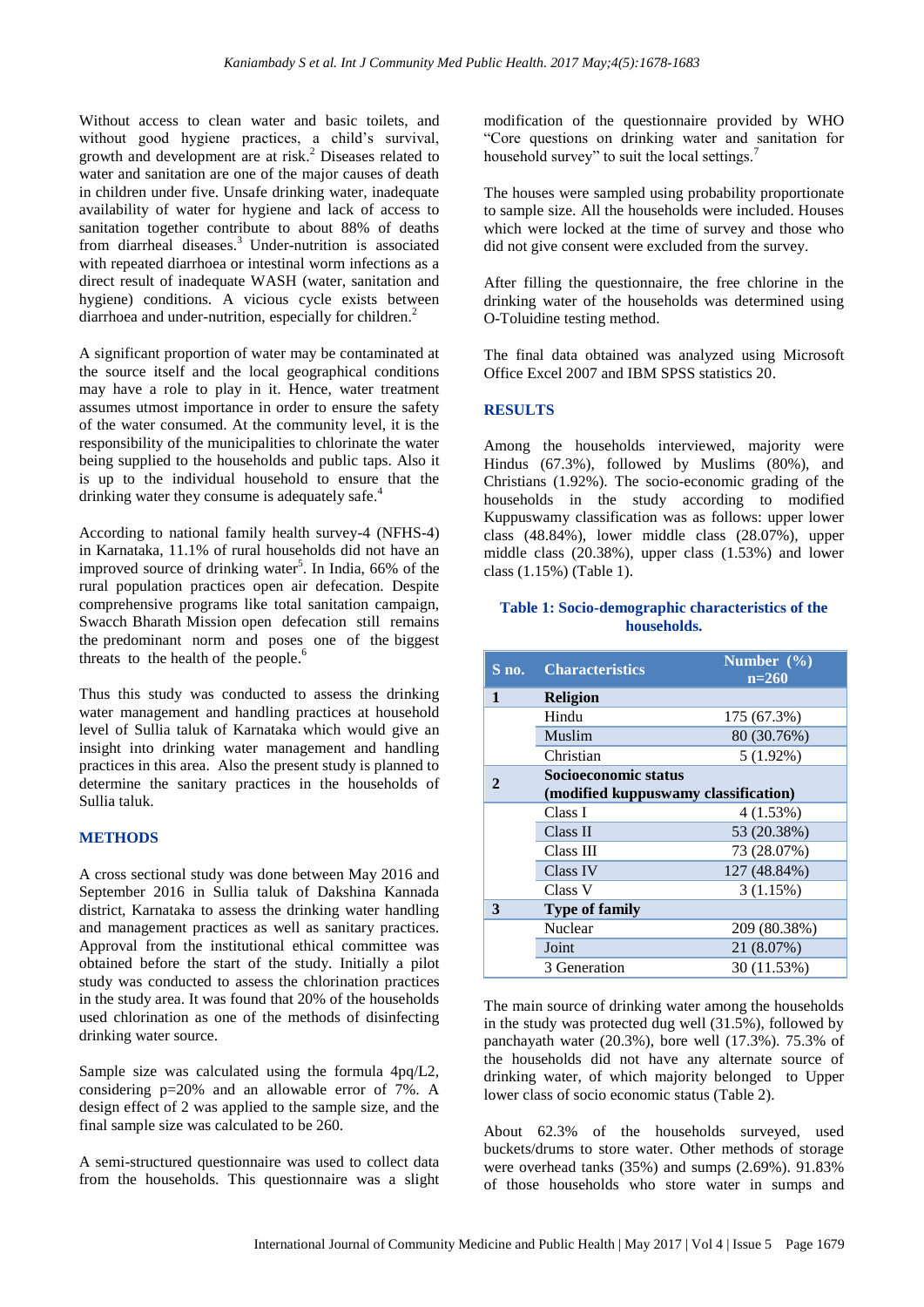overhead tank do not have the habit of cleaning it once in seven days (Table 3). Most of them were of the opinion that cleaning them once a month was enough.

#### **Table 2: Drinking water handling and management practices.**

| S no.        | <b>Water handling and management practices</b>                        | No. $(\%)$ N=260 |  |  |
|--------------|-----------------------------------------------------------------------|------------------|--|--|
| $\mathbf{1}$ | Main source of drinking water                                         |                  |  |  |
|              | Protected Dug well                                                    | 82 (31.5%)       |  |  |
|              | <b>Unprotected Dug well</b>                                           | 36 (13.8%)       |  |  |
|              | Public Tap                                                            | 39 (15%)         |  |  |
|              | River/Pond water                                                      | $5(1.9\%)$       |  |  |
|              | Bore/Tube well                                                        | 45 (17.3%)       |  |  |
|              | Panchayath water into the household                                   | 53 (20.3%)       |  |  |
| 2            | Alternate source of drinking water                                    |                  |  |  |
|              | Bore well                                                             | 15 (5.7%)        |  |  |
|              | Panchayath water                                                      | 32 (12.3%)       |  |  |
|              | River water                                                           | 6(2.3%)          |  |  |
|              | Well water                                                            | 11 (4.2%)        |  |  |
|              | No source                                                             | 196 (75.3%)      |  |  |
| 3            | <b>Storage of drinking water</b>                                      |                  |  |  |
|              | <b>Buckets/Drums</b>                                                  | 162 (62.3%)      |  |  |
|              | <b>Sumps</b>                                                          | 7(2.69%)         |  |  |
|              | OverHead Tank                                                         | 91 (35%)         |  |  |
| 4            | Frequency of cleaning water storage sump/drum/bucket/overhead tank    |                  |  |  |
|              | Less than 7 days                                                      | 149 (57.3%)      |  |  |
|              | More than 7 days                                                      | 111 (42.69%)     |  |  |
| 5            | Water treatment methods used among households                         |                  |  |  |
|              | <b>Boiling</b>                                                        | 200 (76.92%)     |  |  |
|              | Water Purifier / Water Filter                                         | 7(2.69%)         |  |  |
|              | Boil + Water Filter                                                   | 15 (5.76%)       |  |  |
|              | Nothing                                                               | 37 (4.23%)       |  |  |
|              | Straining with a cloth                                                | 1(0.38%)         |  |  |
| 6            | <b>Storage of boiled water</b>                                        |                  |  |  |
|              | Different well maintained vessel                                      | 160 (74.41%)     |  |  |
|              | Same vessel                                                           | 55 (25.58%)      |  |  |
| 7            | Practice of dispensing water from storage vessel for drinking purpose |                  |  |  |
|              | Pouring into the glass from the vessel                                | 181 (69.61%)     |  |  |
|              | Dipping the glass                                                     | 61 (23.46%)      |  |  |
|              | Using a tap                                                           | 18 (6.92%)       |  |  |
| 8            | <b>Result of orthotoluidine test</b>                                  |                  |  |  |
|              | Positive                                                              |                  |  |  |
|              | Negative                                                              | 260 (100%)       |  |  |

#### **Table 3: Stratification of place of water storage based on the frequency of cleaning.**

| <b>Place of water storage</b> | Less than 7 days No. $(\% )$ | More than 7 days No. $(\% )$ | Total No. $(\% )$ |
|-------------------------------|------------------------------|------------------------------|-------------------|
| Buckets/drums                 | 141 (54.23)                  | 21 (8.08)                    | 162(62.31)        |
| Sump                          | 2(0.77)                      | 5(1.92)                      | 7(2.69)           |
| Overhead tank                 | 6(2.31)                      | 85 (32.69)                   | 91 (35)           |
| Total                         | 149 (57.31)                  | 111 (42.69)                  | 260 (100)         |

## **Table 4: Stratification of socio economic class based on the water treatment method.**

| Water treatment method Class 1 | Class 2    | Class 3                    | Class 4 | $\chi$ Class 5 | Total |
|--------------------------------|------------|----------------------------|---------|----------------|-------|
| <b>Nothing</b>                 | 8 (21.62%) | $9(24.32\%)$ $19(51.35\%)$ |         | $1(2.7\%)$     |       |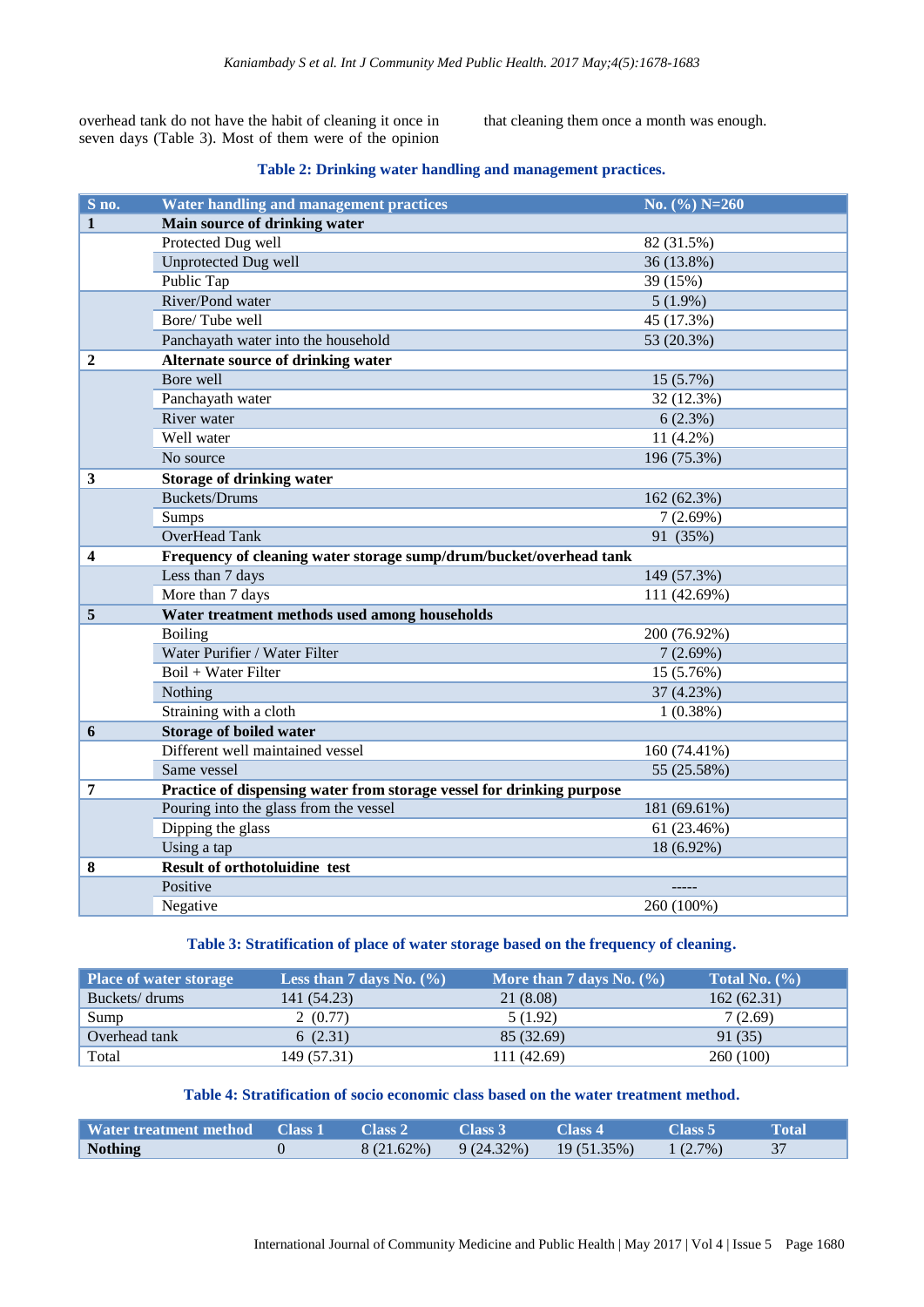| Table 5: Sanitary practices followed by the households. |  |  |  |  |
|---------------------------------------------------------|--|--|--|--|
|---------------------------------------------------------|--|--|--|--|

| Sno.             | <b>Practices</b>                                           | No. (%)      |
|------------------|------------------------------------------------------------|--------------|
| $\mathbf{1}$     | Practice of open field defecation                          |              |
|                  | Yes                                                        | $0(0\%)$     |
|                  | No                                                         | 260 (100%)   |
| $\boldsymbol{2}$ | Practice of hand washing with soap post defecation         |              |
|                  | Yes                                                        | 250 (96.15%) |
|                  | N <sub>o</sub>                                             | $10(3.84\%)$ |
| 3                | Distance of the animal shed from the drinking water source |              |
|                  | Less than 15 metre                                         | 36 (92.3%)   |
|                  | More than 15 metre                                         | 3(7.69%)     |
| 4                | Provision of sanitary latrine                              |              |
|                  | Pit with cover                                             | 254 (97.69%) |
|                  | Septic tank                                                | 6(2.3%)      |
| 5                | <b>Disposal of solid waste</b>                             |              |
|                  | Indiscriminately thrown                                    | 73 (28.07%)  |
|                  | Pit with cover                                             | 38 (14.61%)  |
|                  | Burnt in a houshold pit                                    | 92 (35.38%)  |
|                  | Collected by panchayath                                    | 57 (21.92%)  |
| 6                | <b>Disposal of animal waste</b>                            |              |
|                  | Open field                                                 | 22 (56.41%)  |
|                  | Manure                                                     | 11 (28.2%)   |
|                  | Thrown into a pit and covered                              | 6(15.38%)    |
| 7                | <b>Disposal of sullage</b>                                 |              |
|                  | Open field                                                 | 135 (51.92%) |
|                  | Covered pit                                                | 125 (48.07%) |
| 8                | Disposal of child's stool                                  |              |
|                  | Children used toilet                                       | 18 (33.33%)  |
|                  | Rinsed into toilet                                         | 28 (51.85%)  |
|                  | Garbage                                                    | 3(5.55%)     |
|                  | Open air                                                   | 1(1.85%)     |
|                  | Others                                                     | $4(7.4\%)$   |

76.92% of the households boiled water prior to consumption, 5.76% of the households boil the water first followed by filtering the water by candle filters, 2.69% of the households used either water filter/ water purifier, 14.23% of the households did not use any water treatment methods before consumption, of which majority (51.35%) belonged to lower socio economic class (Table 4).

It was found that 74.41% of the households' stored boiled water in a different well maintained vessel, 55% stored in the same vessel. 69.61% of the households drank water by pouring it to a glass from the vessel, 61% dipped glass into the vessel and 6.92% had a tap from which water was taken (Table 2).

The free chlorine test conducted using  $O -$  toluidine reagent was negative in all the households, indicating that there was no free chlorine in the drinking water (Table 2).

None of the households surveyed practiced open field defecation. Out of 260 households studied, 10 (3.84%) of the households did not practice hand washing with soap

post defecation. Remaining 250 (96.15%) households had the practice of hand washing with soap post- defecation (Table 5).

Throwing the solid waste into the pit and then burning it (35.38%) was the most common method of solid waste disposal practiced by the surveyed population. 28.07% of the households throw the waste indiscriminately (Table 5).

**Table 6: Mosquito breeding places around the house.**

| S.no. | <b>Mosquito breeding places</b><br>around the house | $\bf N0.$ (%) |
|-------|-----------------------------------------------------|---------------|
|       | Present                                             | 127 (48.84%)  |
|       | Absent                                              | 133 (51.15%)  |

39 households in the survey had pet animals in their houses. Most of the households (56.41%) left the animal feces in the open field around their house. 92.3% of the households had cattle and the cattle shed was located at a distance less than 15 m from the drinking water source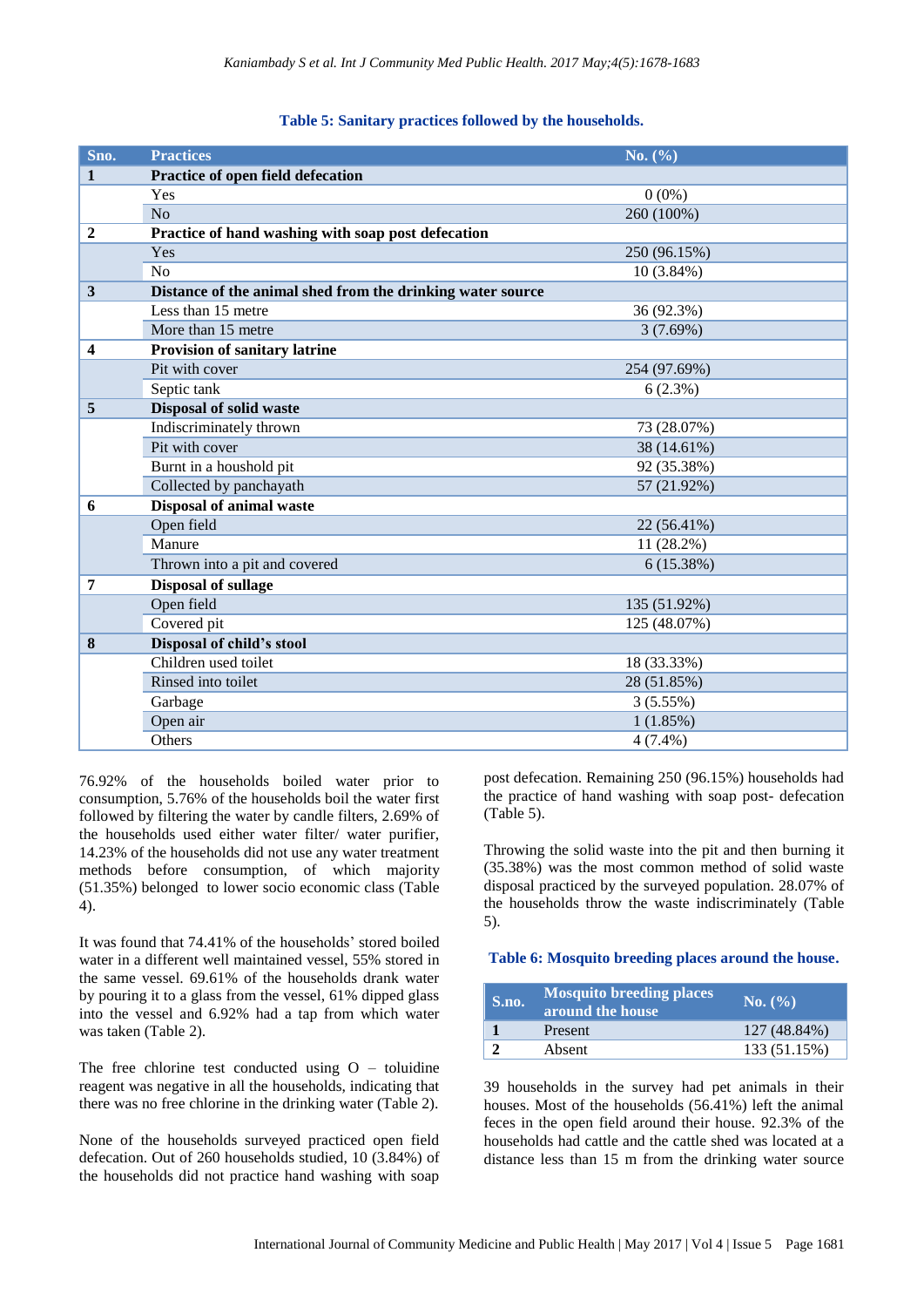(Table 5). 51.15% of the households had no mosquito breeding places around the house (Table 6).

#### **DISCUSSION**

This study assessed the sources and the safety of the water consumed by the population. Similar to this study, a study done by JMP WHO in 2015 showed that 91% of the world's population used drinking water from improved sources. <sup>1</sup> The national family health survey-4 (NFHS) showed that 89.3% of the population of Karnataka had access to an improved source of drinking water. <sup>5</sup> Our study found that 85.54% of the population had access to improved source of drinking water. The result is comparable with the international and national values denoting the adequacy of the safety of the source of water.

NFHS-3 showed that 45% of the people in the state of Karnataka do not treat drinking water prior to consumption. 8 Study done by Mithra et al in an urban area in South India found 5% of the population did not use any water treatment method.<sup>4</sup> Our study showed that 14% of the population did not use any method to treat water in their households. All these belonged to lower socio economic status and it could lead to higher chances of water borne diseases among them.

The lack of free chlorine in the drinking water of all the households in our study, points towards the chances of contamination of the drinking water. So, the source alone is not sufficient to provide safe and healthy water supply to the houses. This should be supported by the treatment practices and storage practices of drinking water.

In our study, open defecation was not practiced by any of the households. This is in contrast to a study done by Pachori in Salem, where open defecation was a common practice. 9

Study done by JMP WHO in 2015 showed that 68% of the world's population had improved sanitation facilities.<sup>1</sup> The NFHS 4 showed that 57.8% of the population of Karnataka had improved sanitation facilities. Our study found that all the households had improved sanitation facilities<sup>5</sup>.

Survey done by Ministry of statistics and programme implementation found 50% urban households and 6.3% in rural households deposited their garbage in a community dumping spot.<sup>10</sup> Our study found that  $35.38\%$ of the households dumped their waste into a pit and then burn it.

Washing hands after defecation is one of the most effective ways to prevent gastrointestinal parasitic infections. Study done by Pachori in Salem found that 66% of the households washed hands after toilet with soap. 9 In our study 96% of the households washed hands after defecation.

The practice of tethering animals close to human dwellings and the consequent proximity to animal faecal matter further enhances the risk of contamination of drinking water. Our study showed that, in 92.3% of the population, the animal shed was located less than 15m from the water source.

#### **CONCLUSION**

Majority of the households in the study area had access to improved source of drinking water. But few households practiced unhealthy storage and treatment practices like cleaning the overhead tank/ sumps once a month or once in 15 days, not treating water prior to consumption, dipping the glass into the water drum. Absence of free chlorine suggests the need for attention by the concerned authorities and the households.

Sanitary practices were found to be satisfactory in the majority of the surveyed population. Emphasis should be made on constructing animal shed (>50feet/ 15m) away from the drinking water source.

Health education is very important for better use of existing facilities and also to prevent the incidences of water and sanitation related diseases. Emphasis needs to be given to behavioural change communication to create awareness among the households regarding the importance of water and sanitation practices by using various media for education.

*Funding: No funding sources*

*Conflict of interest: None declared Ethical approval: The study was approved by the Institutional Ethics Committee*

#### **REFERENCES**

- 1. 25 years progress on sanitation and drinking water: 2015 update and MDG assessment. Available at: http://www.wssinfo.org/fileadmin/user\_upload/reso urces/JMP-Update-report-2015\_English.pdf. Accessed on 2 March 2017.
- 2. Water, Sanitation and Hygiene: Wash in a changing world. Available at: http://www2.unicef.org :60090/wash/3942\_statistics.html Accessed on 2 March 2017.
- 3. Pruss-Ostun A, Bos R, Gore F, Bartram J. Safe water, better health: Costs, benefits and sustainability of interventions to protect and promote health. [ PDF – 60 pages] World Health Organization, Geneva; 2008.
- 4. Mithra P, Unnikrishnan B, Rekha T, Prithvishree R, Alok S, Ahemad T, et al. Drinking water in an urban area in South India – A community based cross sectional study. Australas Med J. 2010;3(5):295-8.
- 5. National Family Health Survey (NFHS-4) Karnataka. Available at: http://www.rchiips.org> nfhs> factsheet\_nfhs-4 Accessed on 5 March 2017.